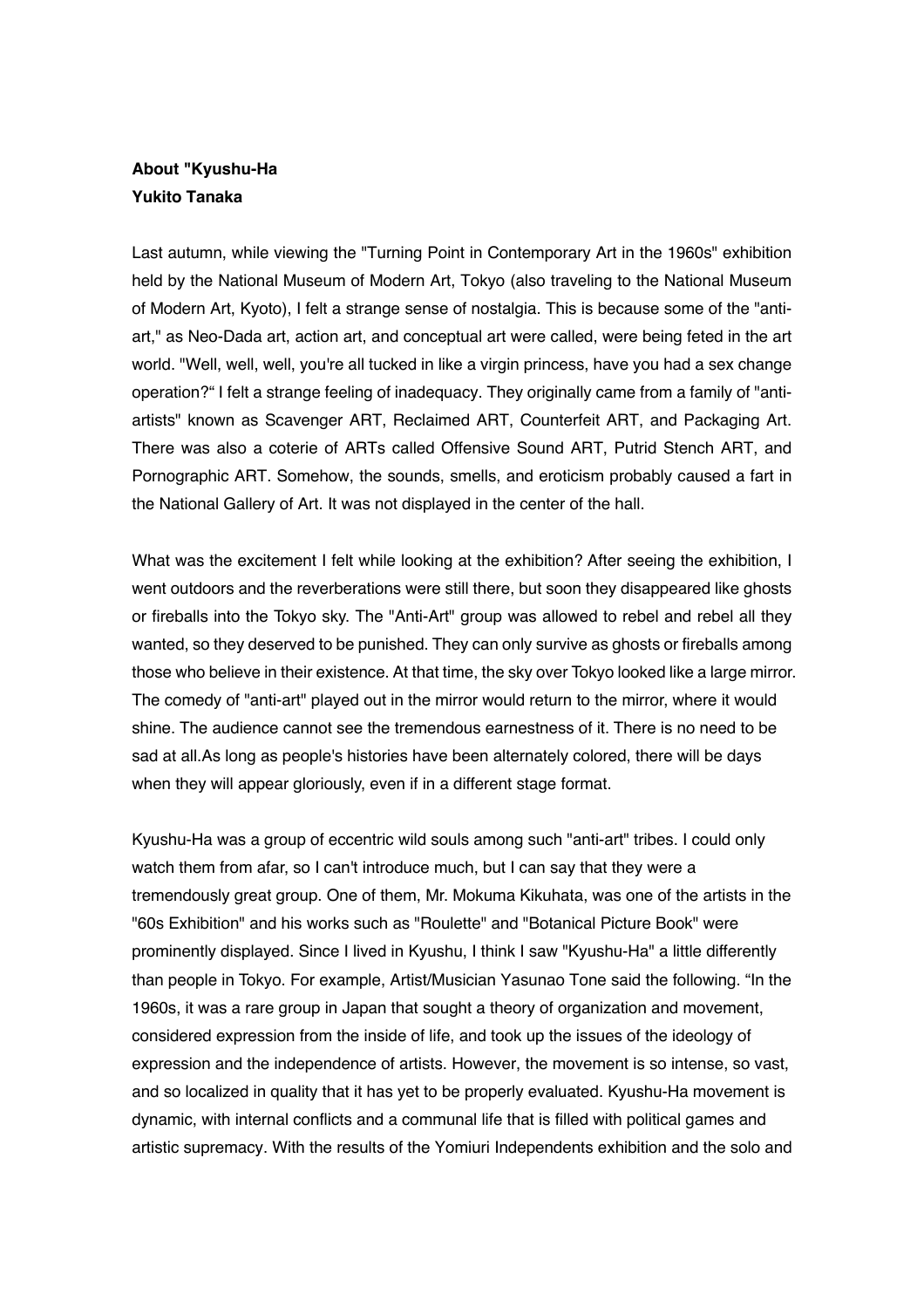group exhibitions in Tokyo, they used their philosophy as a weapon to challenge the politicism of local art and tear apart art politics into art and politics."(Published in Bijutsu Techo, October 1971)

Kyushu-Ha was disbanded in November 1968 with the "Great Meeting of Heroes". For the remnants of Kyushu-Ha, Mr. Tone's concluding remarks may be both true and embarrassing. However, I could feel the enthusiasm of the artists as they took expression from the inside of real life and emphasized above all the idea of painting. It was a brilliant strategy to attack the prefectural exhibition, which was under the influence of the art bosses, led by Mr. Takami Sakurai, and to attack the national network of public group exhibitions, and to hold a series of independent and self-reliant independents. Infighting is a daily occurrence and somewhere along the line they seemed to be overconfident. For example, if it was a member's wedding, it was a big deal. I don't know who made the toys, or when, or even if they found them at a fair, but there were tin rings with glass balls attached to them. Every day, the stage was set for an "anti-art" style of living.

The dissolution ceremony, the "Great Meeting of Heroes," was another splendid, bizarre, and mysterious event. It was held at a rented beach house in a cold wind. On that day, Junnosuke Miyazaki, who is still carving the strange wooden carvings of the play wheels, spent all day and night digging one sand pit after another. When he finished, all that was left was a pile of sand washed away by the waves and the remains of a hole, but this was ten years before Nobuo Sekine's "Phase One Earth" appeared. I was also impressed by guest performer Yoshida Yoshie, who spent all night scrubbing the floorboards of the beach house. Dressed in full body bandages, Mr. Eisuke Obata plucked the hair of a white chicken in his arms by candlelight and stripped it naked. Yoriko Cho and Takami Sakurai pried open a box containing hundreds of eggs and silently handed them to the astonished audience, just smiling at them. This is how the whirlwind of "Kyushu-Ha" swept through the city of Hakata. You can say, "That's all there is to it" about Kyushu-Ha. Many of the scattered artists still stay in Hakata and continue to create something. Mokuma Kikuhata, Osamu Ochi, Yasuyuki Ishibashi, Eisuke Obata, Mitsuko Tabe, Jutaro Yamauchi... Oh yeah, Kenichiro Terada had rectal cancer surgery, but he survived. Mr. Takami Sakurai and Mr. Arata Kinoshita live in Paris, while Mr. Masatoshi Katae makes wire mesh works in Tokyo. They all seem to be mysterious people who live in isolation and community at the same time.

The other day, I received an invitation to a strange exhibition. On my way back home, I